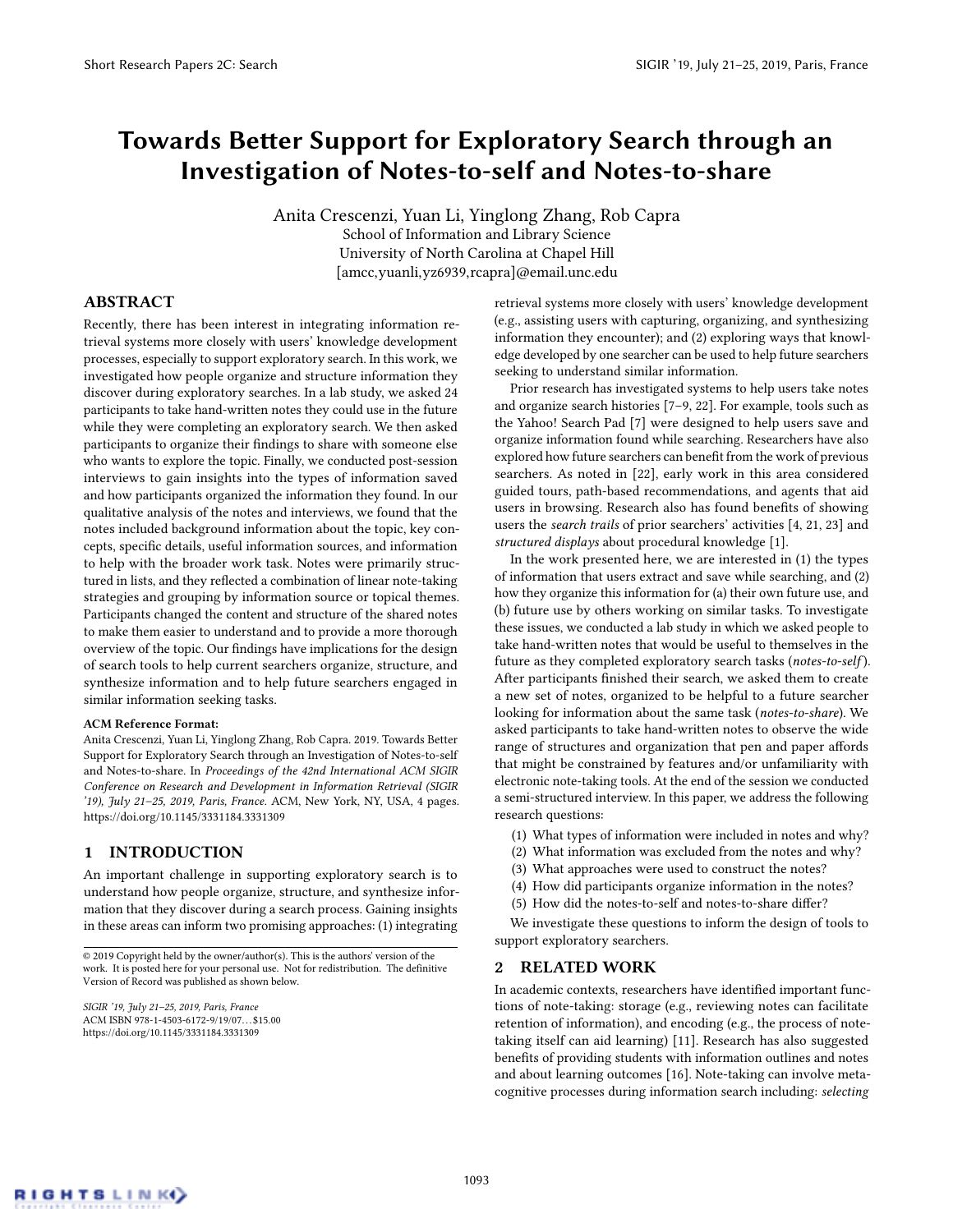relevant information, connecting new information, and monitoring progress [\[18\]](#page-3-10). Marshall and Bly [\[14\]](#page-3-11) found that while reading, people saved information they thought might be useful and to share with others. Knowledge workers record facts, actions, ideas, and decisions in their notes [\[10\]](#page-3-12). Khan [\[10\]](#page-3-12) found that notes were often organized chronologically. Capra et al. [\[5\]](#page-3-13) reported that workers used hand-written and electronic notes to support searches.

Prior work has also considered the structures that people use to organize information. Marshall, Shipman, and their colleagues [\[13,](#page-3-14) [15\]](#page-3-15) found that lists, outlines, matrices, and tables were commonly used to organize information. Khan [\[10\]](#page-3-12) found that workers often organized their notes chronologically.

Researchers have designed and studied tools to support information organization and sharing. Prior work has explored tools to help users: (1) save, annotate, and organize information while reading (e.g., XLibris [\[20\]](#page-3-16)) and web browsing (e.g., Search Pad [\[7\]](#page-3-1)), (2) collaboratively organize information (e.g., Digital IdeaKeeper [\[25\]](#page-3-17)), and (3) provide novice searchers with knowledge from experts about how to search (e.g., StrategyHub [\[1\]](#page-3-7)). Prior work has also explored how people can benefit from shared social annotations [\[6,](#page-3-18) [24\]](#page-3-19).

This review suggests that flexible, linear, and idiosyncratic notetaking styles may be easier (and even required) for an exploratory searcher to use when creating notes. However, non-linear structures may be more beneficial in helping searchers learn (e.g. gaining an overview, tracking progress, and synthesizing). In this paper, we investigate how notes are organized and created during an exploratory search, and how notes may be created to help others.

## 3 METHOD

We conducted a lab study in which 24 participants were (1) given a search task, (2) asked to take hand-written notes that would be useful to themselves while they searched (notes-to-self), and (3) after completing the search, asked to create a new set of notes that would be helpful to a future searcher working on a similar task (notes-to-share). We conducted a semi-structured interview at the end of the session. We recruited 24 participants (16 female) by posting an email to a campus-wide opt-in listserv at our university.

Search tasks—As recommended by [\[2\]](#page-3-20), we gave participants a simulated work task scenario to help contextualize the task:

Imagine you are a writer working for an online magazine. Recently, your editor asked you to do research for an article on the following topic:

«Search task was presented here»

Today, your editor would like you to do initial research to get a broad overview of the topic. Your goal should be to identify as many factors and dimensions related to the topic as you can find. Use the pen and paper provided to take notes that would be helpful to yourself to resume work on this task in the future.

Participants were randomly assigned one of two tasks:

Women in Computing (WIC) – Recent reports indicate that many fewer women than men earn computer and information science undergraduate degrees, and that while women are avid users of new technologies, they continue to be significantly underrepresented in technical occupations.

Water Purification (PUR) – On extended hiking trips, hikers may need to purify water from nearby streams because it is not feasible for them to carry all the water they will need. Your editor asked you to write an article about different methods to purify stream water for drinking during long hiking trips. In this article, you need present options to your readers and describe how they differ.

The WIC task is an open-ended exploratory task, and the PUR task is a comparative task (i.e., compare methods along dimensions).

Protocol— Participants completed the study in a quiet room using a Windows 10 PC and Chrome web browser with the history cleared. Participants used a system based on the Bing Web Search API that presented results in a standard SERP layout.

At the beginning of the session, participants were given an overview of the study and asked to review and sign an informed consent form. Participants were introduced to the search system and presented with the search task described in the previous section. Participants were given pen and paper and were reminded to take notes that would be helpful to themselves to resume this task in the future (notes-to-self). Participants could issue queries, view pages, and take notes as they wished; they were given up to 20 minutes and could work at their own pace. After the first set of notes were completed, we gave participants fresh paper and up to 15 minutes to create new notes that would be helpful for a future searcher (notes-to-share). Participants were informed during consent that their notes might be shared with others. However, to avoid priming effects, we did not give instructions about the notes-to-share until after participants had completed their notes-to-self.

#### Organize your findings to share with someone else

Next, we would like you to use a new sheet of paper to organize the information you found for this task in order to help someone else who wants to explore this topic but is not already familiar with it. You can organize or structure the information however you think will be the most helpful for someone else to explore this topic later.

While working on the notes-to-share, participants could refer to their own notes-to-self or go back to pages in their browser search histories. After completing the notes-to-share, we conducted a postsession semi-structured interview. We asked questions about what information they included and excluded in the notes (and why), what changes they made between the notes-to-self and notes-toshare (and why), and how they organized or structured the notes (and why). The interviews lasted about 10 to 20 minutes and were audio recorded. The complete study session lasted about 1 to 1.5 hours and participants were compensated \$20 USD. Our study protocol received university ethics board approval.

Data Analysis—We conducted qualitative analysis of the interview data and the paper notes (notes-to-self and notes-to-share). For the interviews, in the first round of coding, all four researchers independently coded four interviews using a combination of inductive and deductive coding methods [\[19\]](#page-3-21). The codes were reconciled to establish an initial coding scheme that was refined in two subsequent coding rounds. In the final round of coding, two researchers each coded approximately half the data and then reviewed each others' codes; marked points of disagreement; and concluded with a phase of negotiated agreement [\[3\]](#page-3-22). The paper notes were coded using the same coding scheme and a coding review process. Coding materials available at: https://ils.unc.edu/searchstructures/sigir2019/.

## 4 RESULTS

Next, we present results of our analysis of the notes-to-self  $(n_{self})$ , notes-to-share  $(n_{share})$ , and post-session interviews. Recall that each of our two tasks (WIC, PUR) was completed by 12 participants.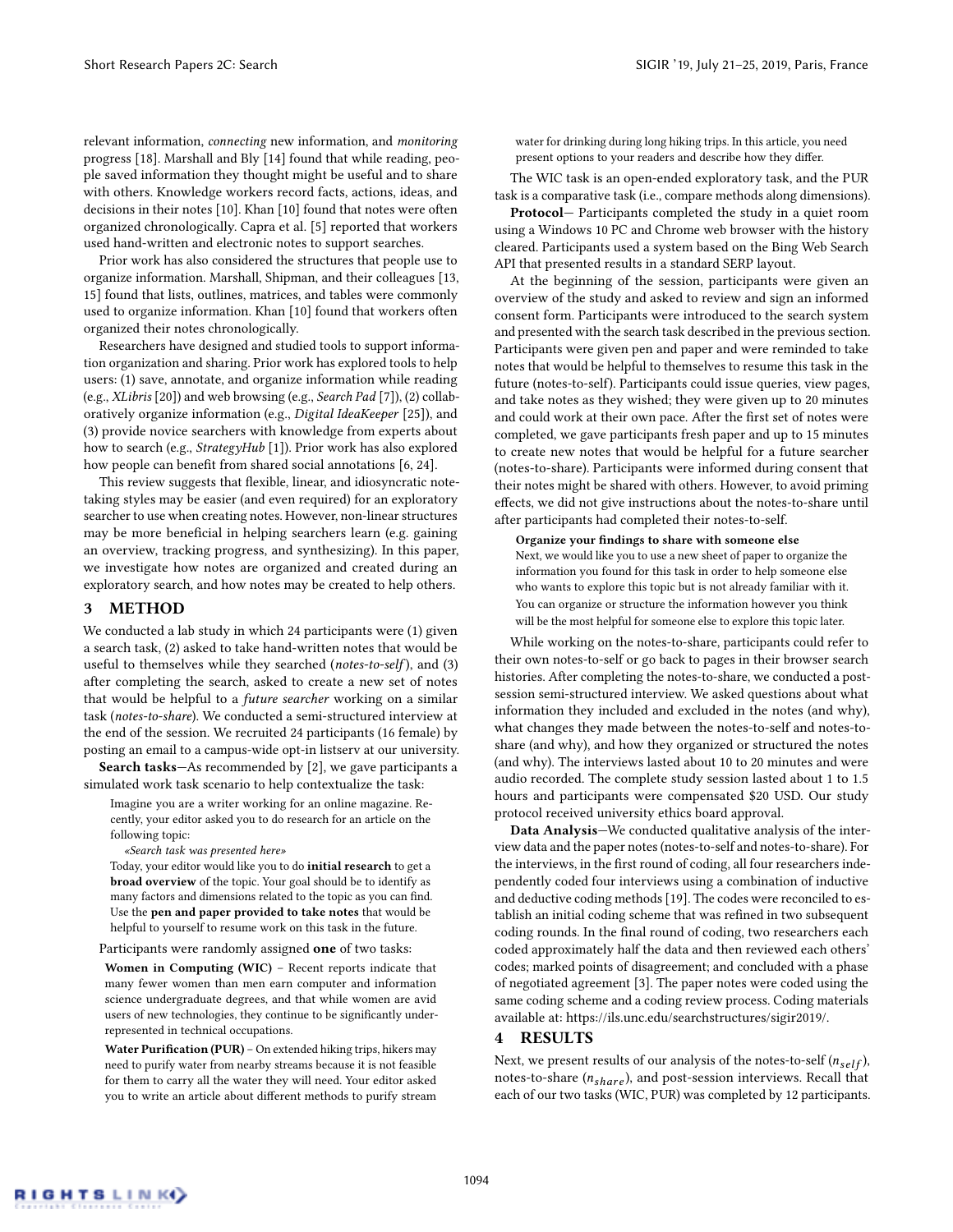RQ1: What information was included in the notes? Based on our qualitative analyses of the notes and interviews, we identified several types of information included in the notes:

(1) Background information – information included to provide context for the task topic. For example, for the WIC task, many participants included information about the current status of women in computing ( $n_{self}$ =11,  $n_{share}$ =11). For the PUR task, many included different contaminants found in water  $(n_{self} = 6, n_{share} = 5)$ .

(2) Facets of the topic – information about specific facets of the topic including items, dimensions, or factors. For the WIC task, these included causal factors and potential solutions ( $n_{self}$ =11,  $n_{share}$ =11). For the PUR task, these included purification methods such as boiling, filtering, and using chemicals ( $n_{self}$ =12,  $n_{share}$ =12).

(3) Specific details – including statistics, specific efforts or products, and other details to provide evidence or insights. For the WIC task, these often included statistics about women in computing ( $n_{self}$ =11,  $n_{share}$ =11). For the PUR task, many participants included specific water purification products ( $n_{self}$ =7,  $n_{share}$ =6).

(4) Information sources – useful information such as the name of the source (e.g., USA Today,  $n_{self}$ =16,  $n_{share}$ =5) or a full or partial URL (e.g., adventures.com,  $n_{self} = 8$ ,  $n_{share} = 5$ ). In the interviews, participants described including sources to support future finding or re-finding ( $n_{self}$ =9) and to help others ( $n_{share}$ =5).

(5) Information to help with work task – participants included information to plan the task (e.g., an outline,  $n=10$ ), to assist with re-finding (e.g., useful queries,  $n=13$ ), assessments of information quality ( $n=3$ ), and lists of unanswered questions ( $n=3$ ).

RQ2: Why was information excluded? During the interview we asked about why participants chose to leave information out of the notes. They described the following:

(1) Too much detail – information that was viewed to be too detailed or that they regarded as minutia ( $n_{self} = 9$ ,  $n_{share} = 17$ ).

(2) Redundant – information that was redundant with information they had already included ( $n_{self} = 5$ ,  $n_{share} = 6$ ).

(3) Tangentially-related information – information that was only tangentially related or beyond the main focus ( $n_{self}$ =8,  $n_{share}$ =6).

(4) Information that could easily be found/re-found – information perceived to be easy to find ( $n_{self}$ =5,  $n_{share}$ =10).

(5) Subjective information/advertisements ( $n_{self} = 4$ ,  $n_{share} = 2$ ).

(6) Information omitted due to time constraints  $(n_{self} = 5, n_{share} = 6)$ .

RQ3: What strategies were used for organizing information? Our analyses showed that participants used a combination of linear and grouping strategies for their note-taking.

(1) Linear strategy – The linear strategy was characterized by participants taking notes in the order they encountered information during task ( $n_{self}$ =16,  $n_{share}$ =0). Participants described using a linear strategy because they could simply follow the flow of their search and because they are accustomed to linearly creating notes.

(2) Grouping strategies – Participants also used strategies that involved creating groups of related sets of information ( $n_{self}$ =18,  $n_{share}$ =24). We observed grouping by *information source* (often used with a linear strategy) and by topical themes. Participants discussed several reasons for using grouping strategies: 1) they had identified clear sub-topics; 2) grouping can make the notes easier to read; and 3) they were familiar with grouping information.

(3) Combined strategies. Participants described initially using a linear process with less structured notes-to-self since they were not sure what they would find. Then, after they had learned about the topic, they organized the information based on themes.

RQ4: What structures were used to organize information?

(1) List – We defined a list as a sequence of items, often indicated by a syntactical structure (e.g., bullets or numbers). All 24 participants used lists in both sets of notes. List structures were used both as part of linear note-taking and as part of grouping strategies. Participants described reasons why they used lists: 1) they are familiar and easy to create; 2) they reflect participants' cognitive processes and are easy to understand.

(2) Multi-level lists – Participants also used multi-level or hierarchical lists to represent more complex structures  $(n_{self} = 14,$  $n_{share}$ =12). To distinguish the levels of hierarchical lists, participants used a variety of syntactic elements including bullet points, dashes, indentation, letters and numbers.

(2) Matrix – A matrix organizes content using rows and columns and is well-suited to comparative tasks such as our PUR task. However, only two participants used a matrix, both for their PUR task notes-to-share. We did observe participants creating "parallel" lists. For example, one participant created three columns ("best", "good", and "not recommended") under which they listed different methods for their PUR notes-to-share. Participants described reasons for not using matrix structures: 1) they chose to use lists, a more familiar structure; and 2) constructing a matrix requires more topical knowledge and effort.

(3) Other structures – For their notes-to-share, four participants created an outline of the proposed magazine article and one participant used a concept map. Participants discussed several reasons they did not use complex structures: 1) lack of a clear starting point; 2) uncertainty about structure due to an incomplete understanding of the topic; 3) lack of experience using complex structures.

RQ5: What differences were there between the notes-toself and the notes-to-share? During the post-session interview, participants described creating their notes-to-share to make them easier for others to use. For example, one participant mentioned that for the notes-to-self they left things out that they already knew, but they included these in the notes-to-share for the benefit of the future searcher. We also observed that the notes-to-self contained more abbreviations and shorthand. Participants described how their notes-to-share contained more synthesis of the topic, more introductory/overview material, and that they were more selective in the details they included. Finally, participants described structural differences they made to make notes-to-share easier to read  $(n=14)$ , to make the flow and structure more logical and clear  $(n=8)$ , and to make it easier find and process the information  $(n=5)$ .

## 5 DISCUSSION

RQ1/RQ2: What information was included/excluded in the notes? Our participants included background information, facets, specific details, useful information sources, and information to help with the overall work task. Participants excluded information from their notes when it was too detailed, too subjective, redundant, tangentially-related, could easily be re-found, and due to time constraints. These observations are consistent with prior work that has identified: similar types of information included in notes (e.g.,

Short Research Papers 2C: Search Signal Signal Signal Signal Signal Signal Signal Signal Signal Signal Signal Signal Signal Signal Signal Signal Signal Signal Signal Signal Signal Signal Signal Signal Signal Signal Signal